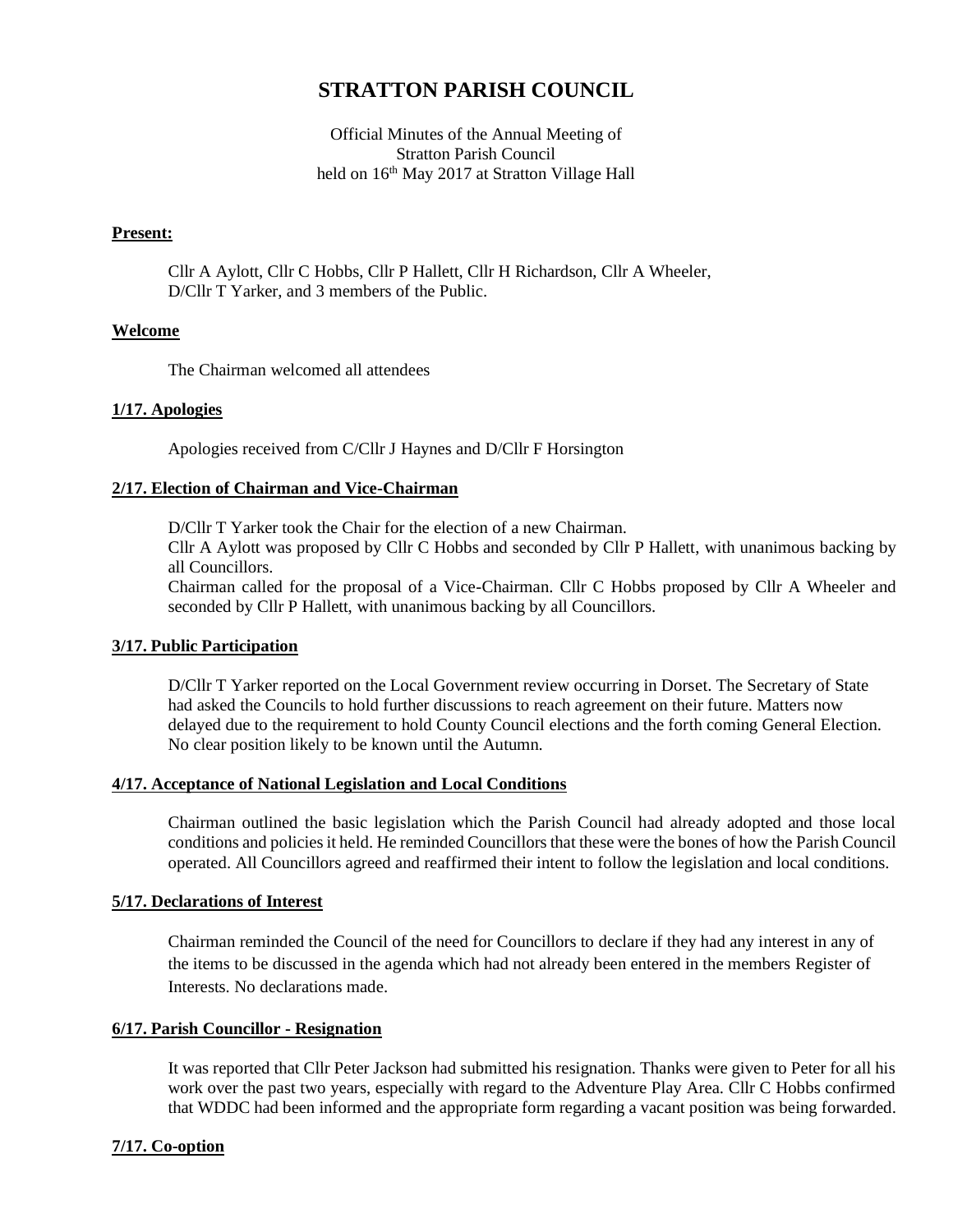It was confirmed that no one had come forward to fill the existing vacant Councillor post within the Council. In view that there were now two vacancies, a further appeal would be circulated requesting that anyone interested in becoming a Parish Councillor should put their name forward to the Council. It was hoped that someone from Ash Hill would come forward to represent that part of the Parish.

# **8/17. Specific Duties of Councillors**

A list of the specific duties of Councillors was reviewed for the new financial year, and the following duties were agreed:

| Social Care                 | Cllr C Hobbs          |
|-----------------------------|-----------------------|
| <b>DAPTC</b>                | Cllr A Aylott         |
| Children's Playgrounds      | <b>Cllr P Hallett</b> |
| Village Hall committee      | Cllr P Hallett        |
| Footpaths and Rights of Way | t.b.a.                |
| Highways                    | t.b.a.                |
| Trees                       | t.b.a.                |
| Transport                   | Cllr H Richardson     |
| <b>Notice Boards</b>        | Cllr P Hallett        |
| <b>Crime Prevention</b>     | Cllr C Hobbs          |
| Housing                     | t.b.a.                |
| Finance                     | Cllr A Aylott         |
| Communications              | Cllr C Hobbs          |
| Maintenance                 | Cllr A Aylott         |
| Allotments                  | Cllr A Wheeler        |
|                             |                       |

As the Council is two Councillors short it was agreed that those areas marked as t.b.a. would be covered by all Councillors at present.

## **9/17. Minutes of the Parish Council meeting held on 16 th March 2017**

The Chairman asked if there were any reasons why the minutes of the meeting of 16<sup>th</sup> March 2017 should not be signed as a true record. No matters raised, Chairman duly signed and dated the minutes.

#### **10/17. Matters Arising**

- a.) Item 96/16b, 80/16b, 61/16d & 44/16f. Wrackleford Auxiliaries Chairman confirmed that the memorial had now been built on the Village Green, and that the unveiling ceremony was due this coming Saturday. Members of the public were invited to attend.
- b.) Item 99/16. Speed of Traffic Update. Confirmed that the Traffic Sub Group had had no time to discuss or agree any action on the survey results received. This work still to be done.
- c.) Item 100/16a. Dead Trees Playing Field. Confirmed that there had been no time to take up the matter of dead trees with Wrackleford Farms Ltd. This still to be done.

#### **11/17. Vacancy for Parish Clerk**

Cllr C Hobbs confirmed that one application had been received for the position of Parish Clerk. An interview had taken place with three Councillors present, and agreement reached to appoint Mr Chris Boulton as Parish Clerk as from the 1<sup>st</sup> June 2017.

#### **12/17. Request for a Memorial on the Village Green**

Cllr C Hobbs stated that a request had been received from the family of a long-standing Stratton resident to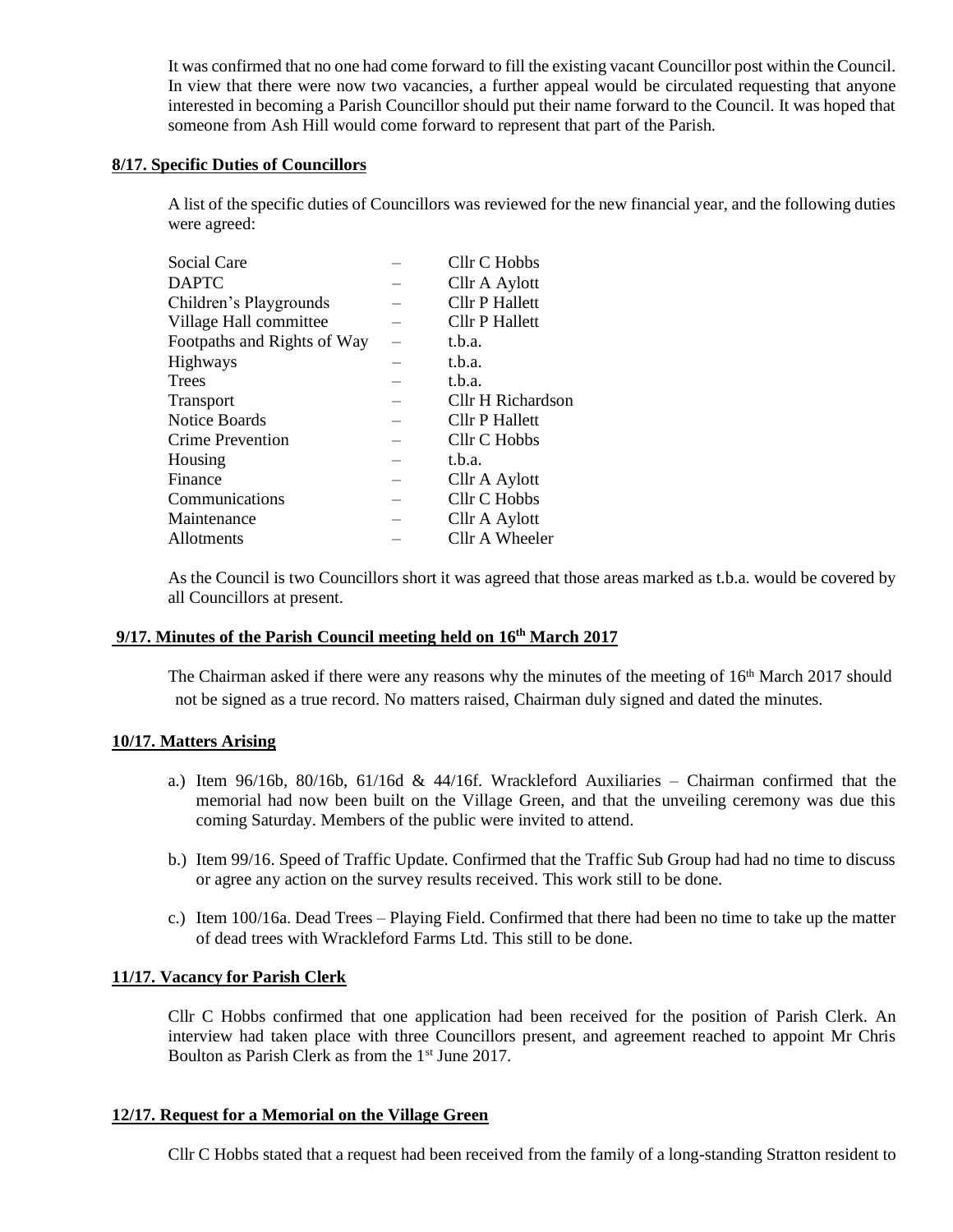put a memorial on the village green. This followed the unfortunate death of Mr Ron Sawyer last year. Options had been discussed with the family on what type of memorial. A discussion was held by Councillors and it was eventually felt that it would be more appropriate if a public bench was provided. Chairman confirmed that one of the existing benches was coming to the end of its life, and this fact had been discussed with the original provider, who had agreed that their bench could be removed. Agreed that this location could be used for the installation of the new bench. Cllr C Hobbs to contact the family and confirm matters.

## **13/17. Finance**

- a) Annual Governance Statement The Annual Governance Statement as contained in Section 1 of the Annual Return for Smaller Authorities for the year ended 31 March 2017 was read to Councillors who all agreed that a 'Yes' answer should be made to all statement questions numbers 1 to 8, and that that question 9 was 'Not Applicable'.
- b) Accounting Statements The Accounting Statements as contained in Section 2 of the Annual Return for Smaller Authorities for the year ended 31 March 2017 was discussed by Councillors. It was agreed that the figures entered in this section were a correct and true record of the Council's financial position for the year. Question 11 to show a 'No' entry.
- c) Income and Expenditure. Details of recent income received and expenditure made was reported.

Accounts to 31st March 2017

Monies in the Village Green account cannot be used for any other purpose

| Account                                     | Parish    | V/Green     | Parish Plan | VAT      | Balance   |
|---------------------------------------------|-----------|-------------|-------------|----------|-----------|
|                                             | £         | £           | £           | £        | $\pounds$ |
| Balance b/f                                 | 8,373.99  | 34,154.06   | $-70.81$    | 2,874.49 | 39,582.75 |
| Receipts                                    | $-500.00$ | 773.60      |             |          | 273.60    |
| Payments                                    | 126.24    | 181.80      | 271.25      | 77.36    | 656.65    |
| Balance c/f                                 | 7,747.75  | 34,745.86   | $-342.06$   | 2,951.85 | 39,199.70 |
| PAYMENTS IN                                 |           |             |             |          |           |
| National Savings & Investments - Interest   |           |             | 273.60      |          |           |
| Virement to Village Green Account           |           |             | 500.00      |          |           |
| Virement from Parish Account                |           |             | $-500.00$   |          |           |
| <b>TOTAL</b>                                |           | $\mathbf f$ | 273.60      |          |           |
| PAYMENTS OUT                                |           |             |             |          |           |
| Stratton Village Hall - Hire                |           |             | 45.00       |          |           |
| Clerk's Salary                              |           |             | 131.12      |          |           |
| DCC - Speed Survey                          |           |             | 300.00      |          |           |
| Correction of entry of 1 August 2016        |           |             | 55.00       |          |           |
| Cheque from 2015/16 never cashed - Reversed |           |             | $-50.00$    |          |           |
| VAT Adjustment                              |           |             | $-2.00$     |          |           |
| VAT Adjustment                              |           |             | 2.00        |          |           |
| <b>Wessex Grounds Services - March</b>      |           |             | 152.16      |          |           |
| Clerk's Expenses/Poster Campaign            |           |             | 23.37       |          |           |
| <b>TOTAL</b>                                |           | $\pounds$   | 656.65      |          |           |

Accounts (1 April) to 16th May 2017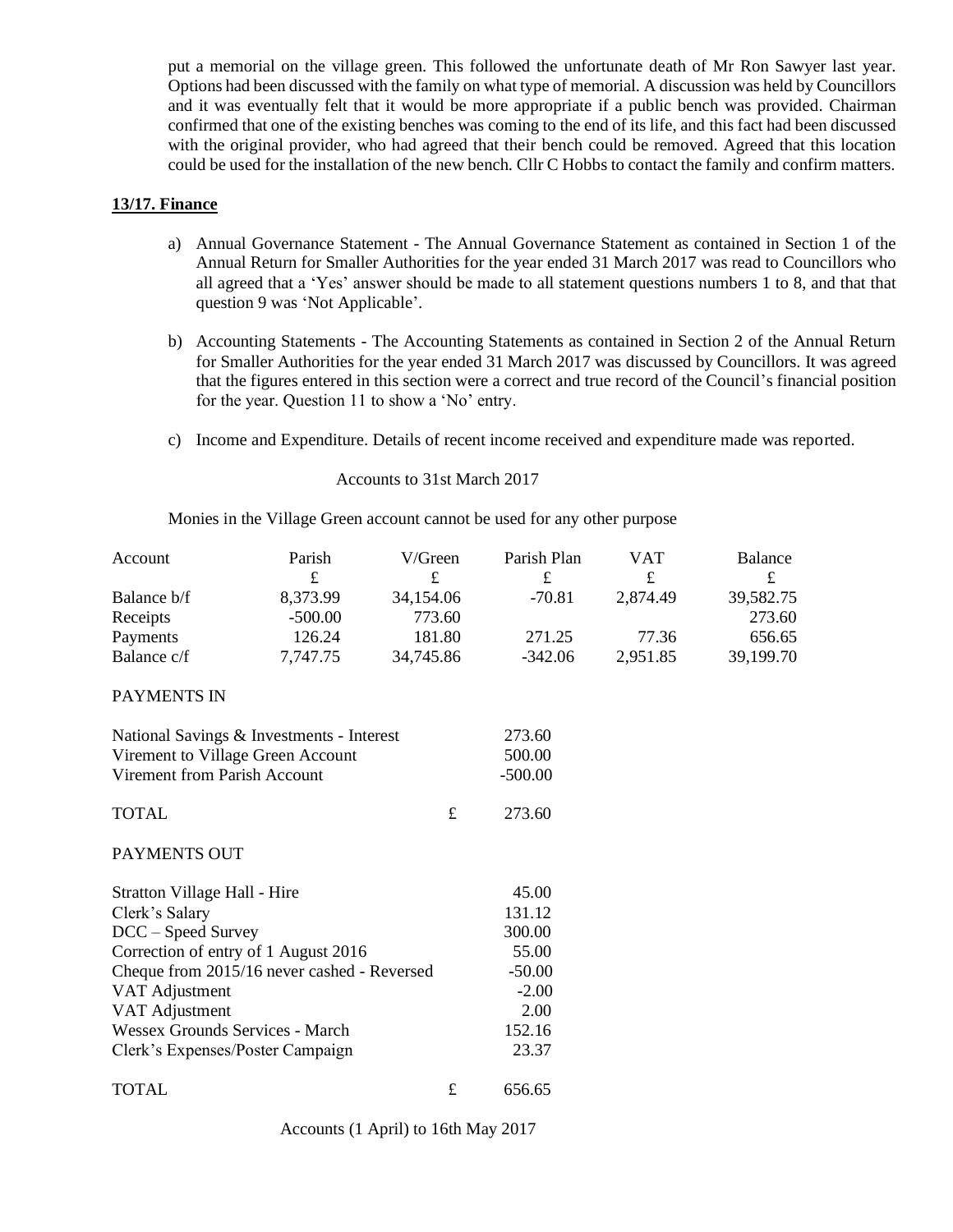Monies in the Village Green account cannot be used for any other purpose

| Account                                | Parish   | V/Green   | Parish Plan | VAT      | Balance   |
|----------------------------------------|----------|-----------|-------------|----------|-----------|
|                                        | £        | £         | £           | £        | £         |
| Balance b/f                            | 7,747.75 | 34,745.86 | $-342.06$   | 2,951.85 | 39,199.70 |
| Receipts                               | 2,400.00 | 900.00    | 1,000.00    |          | 4,300.00  |
| Payments                               | 675.69   | 306.26    | 850.00      | 160.46   | 1,992.41  |
| Balance c/f                            | 9,472.06 | 35,339.60 | $-192.06$   | 3,112.31 | 41,507.29 |
| PAYMENTS IN                            |          |           |             |          |           |
| Precept – WDDC – First Tranche         |          |           | 4,300.00    |          |           |
| <b>TOTAL</b>                           |          | £         | 4,300.00    |          |           |
| PAYMENTS OUT                           |          |           |             |          |           |
| DAPTC - Annual Conference              |          |           | 60.00       |          |           |
| Dorset Waste Partnership - March       |          |           | 11.96       |          |           |
| Savills – Lease Agreement Fee          |          |           | 720.00      |          |           |
| Wrackleford Farms Ltd - Allotment Rent |          |           | 250.00      |          |           |
| Microsoft Office - Software            |          |           | 87.54       |          |           |
| Zurich Municipal - Insurance           |          |           | 707.71      |          |           |
| Wessex Ground Services - April         |          |           | 155.20      |          |           |
| <b>TOTAL</b>                           |          | £         | 1,992.41    |          |           |

- d) Budget Position The final budget monitoring position for 2016/2017 was circulated. The position for the current year was also reported. No known variations were highlighted. The Internal Audit of the previous year's financial activities has been arranged and will be carried out shortly.
- e) Review of Asset Register A review was carried out of the Asset Register. The new Adventure Play Equipment has now been included on the Register following its completion last Autumn. All assets have been updated with the current insurance value.
- f) Review of Risk Assessment A review was carried out of the Risk Assessment form held by the Council. Two new areas have been included to represent current areas of concern – Equality Policy and Safeguarding Policy. Councillors agreed that all other areas were satisfactory and did not require alteration.
- g) Signatory changes to Accounts Following changes to Councillors it was necessary to change signatories to the Lloyds Bank Current Account. Cllr A Wheeler to become a signatory, with Cllr P Jackson being deleted. Address for future bank statements to be changed to the new Parish Clerk's address. Signatures to the National Savings Investment Account also to be changed with Cllr A Aylott becoming a signatory, while Cllr G Slade is deleted. Address for the NSI Account also to be changed.

## **14/17. Adventure Play Area**

a) A review was held of the finances, both income and expenditure of the Adventure Play Area. As at the 31 March it was noted that there was a deficit of funds to the extent of £3,008.07. Chairman confirmed that this amount had already been met from Parish funds, and was why the Parish Plan reserve was showing a minus position. It had previously been discussed and agreed that any deficit was to be met by a mixture of future fund raising and by contributions from the Parish precept. An amount of £500 had already been paid into the Parish Plan Reserve from the 2017/18 precept. After discussion it was agreed that the virement of a further £500 be made from the Parish account balances. A small control account would be set up to monitor and control the clearing of the deficit.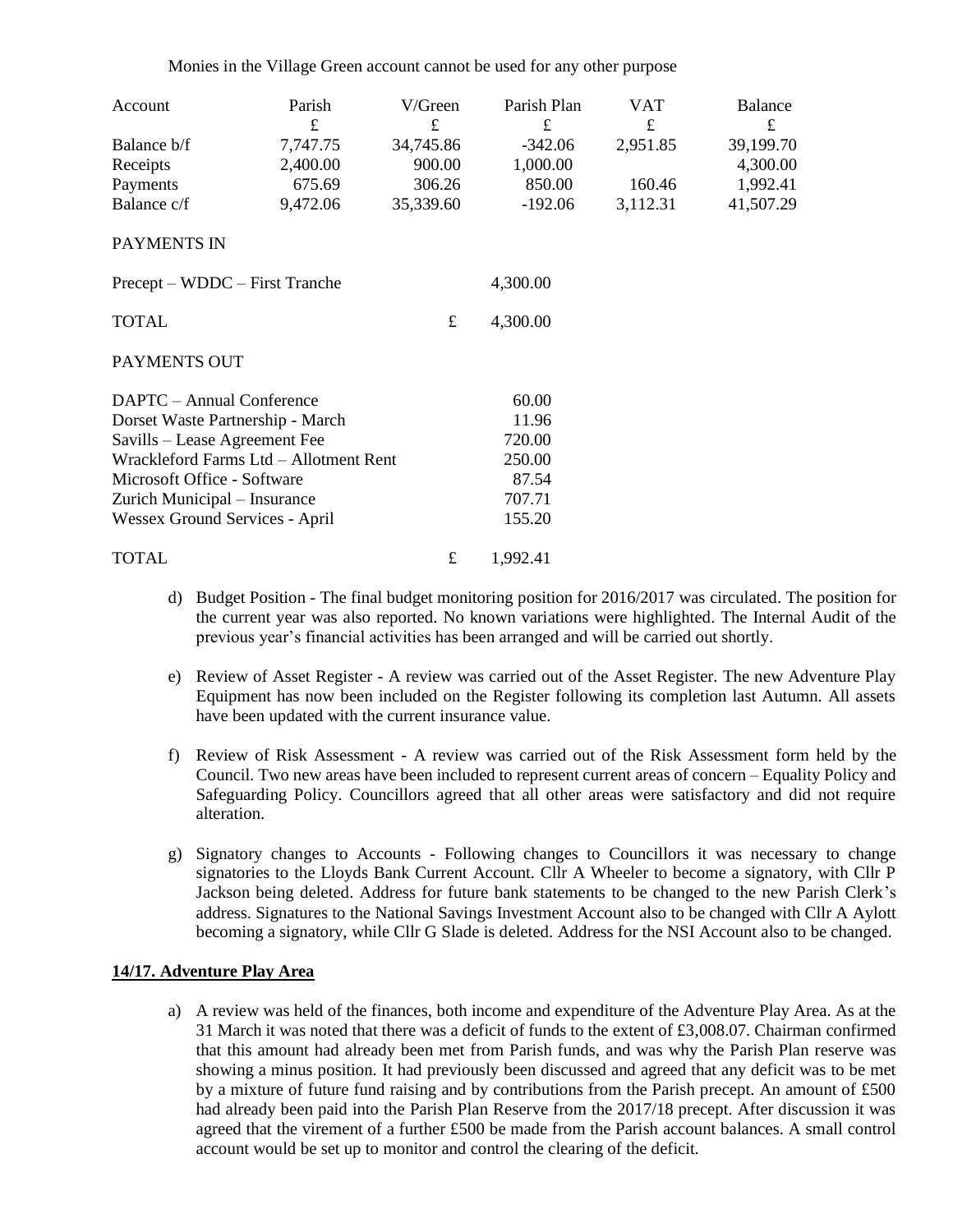b) It was confirmed by the Chairman that problems had been encountered with the new swings, and that two retaining bolts had become loose. The Supplier had been contacted and a visit made by their Maintenance Officer. The matter had then been referred back to the actual manufacturer of the equipment. The swings at present had been removed for safety reasons. The last information received was that the whole top wooden strut had to be replaced on this piece of equipment. No date was yet known when this work would be carried out.

# **15/17. Allotments**

- a) Chairman confirmed that since the last meeting the Lease Agreement had been agreed with Savills who were working on behalf of Wrackleford Farms Ltd, and following confirmation with Councillors, that the Lease Agreement had been signed by the Chairman and the contract enacted as from the 1 April 2017. An invoice for the first years rent had been received and paid to Wrackleford Farms Ltd. As had the Lease Arrangement fee to Savill's.
- b) A Letter of Agreement had now been written and agreed with the Stratton (Dorset) Allotment Society on the day to day responsibilities of the S(D)AS. The meeting was held, while the Letter of Agreement was officially signed by Cllr. A Aylott on behalf of the Parish Council and Mr Mike Jury, Chairman of the Stratton (Dorset) Allotment Society.

# **16/17. Parish Plan – Review of Initiatives**

Cllr A Wheeler confirmed that he had now carried out a review of all the initiatives contained in the 2015 Parish Plan. Details were circulated to Councillors on these initiatives. A general discussion took place on various findings, and the expressions of thought that Cllr Wheeler had received from members of the public when he investigated matters. Comments in some cases went further than the original proposed initiatives. It was accepted by Councillors that not every initiative would result in a 100% satisfaction position. As some matters were not achievable or would never satisfy each and every person. Finally agreed that all Councillors would review the list, and pass comment to Cllr Wheeler on any initiative if it was felt that the current position was different to that listed. Any initiatives not yet acted upon would then be discussed at the next Parish meeting.

## **17/17. General Maintenance**

- a) Review of Maintenance Activities The list of maintenance issues had been updated with new target dates. Cllr P Hallett to review the list to check whether new targets were appropriate. Confirmed that initial work on the bus shelter at Manor Close had been done, and that the central Notice Boards had so far had two coats of Cuprinol. At present work on the Bus Shelter by the Almshouses would come later in the year rather than sooner, as previously planned**.**
- b) Notice Boards It was confirmed that since the last meeting that a copy of the resident's Land Registry plan of property owned had been received. Details had also been fully checked with the Highways Authority, Dorset County Council who have confirmed their interest in the lay-by part of the resident's property as it was registered under the Highways Act 1980, Section 36 (6) as being on 'a list of streets within their area which are highways maintainable at public expense'. Chairman confirmed that a further meeting had been held with the residents, to discuss their previous request to remove all of the Notice Boards. A new position was being suggested by the residents in that following the removal of one of the three Notice Boards for repair, that they were content for the two remaining Notice Boards to remain in place on their property, as long as the third Notice Board was not returned. After discussion Councillors felt that this position was acceptable and agreed not to replace the third Notice Board, or to take any further action under powers it held in legislation. The Council would also ensure that out of date adverts, were cleared down on a more regular basis. Also, any future maintenance would only take place once the resident had been informed of the timing for the work to be carried out.